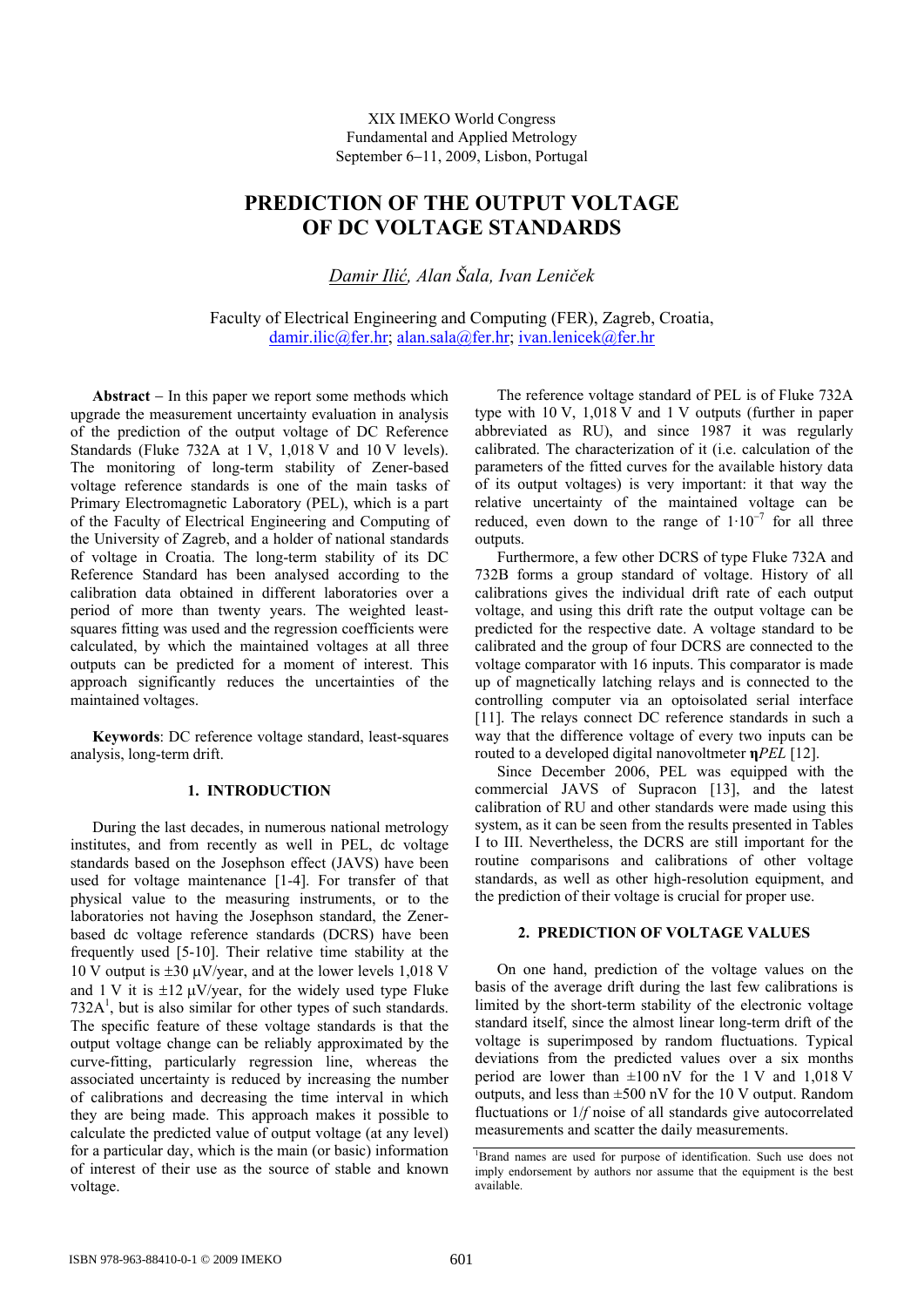A typical standard shows a standard deviation (of ten daily measurements) of about 30 nV for the 1 V and 1,018 V outputs, and about 300 nV for the 10 V output. Typical observed limiting value of Allan deviation at 1 V and 1,018 V level was 20 nV, and at 10 V it was 100 nV.

On the other hand, the output voltage of a DCRS depends on several variables. The functional dependence can be given as [14]:

$$
U(t, T, p, h) = f(t, T, p, h) + s(t) + g(T - T_0) ++ j(p - p_0) + k(h - h_0)
$$
 (1)

where: *t* is time, constant values  $T_0$ ,  $p_0$ ,  $h_0$  represent reference values of temperature, pressure and humidity, respectively, and term *s*(*t*) represents an influence of 1/*f* noise. The temperature coefficient of RU is determined to be approximately  $-7$  (nV/V)/ $\degree$ C of ambient temperature change and is included in the correction of data. During the past years none or neglected seasonal effects dependences has been observed, so the humidity dependence  $k(h - h_0)$  term claimed to be insignificant. Pressure coefficient of this standard is below 0,4 (nV/V)/hPa, so it is also almost negligible, and therefore the simplified mathematical model can be written:

$$
U_{\text{RU}}(t) = U_{\text{P}}(t) \pm \Delta U. \tag{2}
$$

With Δ*U* we denoted here a short-term stability of the electronic voltage standard itself (or a random fluctuation) which is superimposed to its long-term drift, denoted by  $U_{\rm P}(t)$ . The data for  $\Delta U$ , as pointed out earlier in this section, can be gathered for each output level by the measurement of its voltage for a shorter (a few days) or longer period of time (a month, for example, or even longer), and once defined and measured it is not expected to change dramatically from time to time. In other words, we can consider this influence more or less the same and as something that scatters daily measurements and enlarges the uncertainties of the output voltage. However, we would like to concentrate to the prediction of the voltage for a particular day of interest,  $U_{P}(t)$ , which we can explain as a long-term drift associated to the output voltage. For the voltage standards with two or more outputs, with the main voltage level of 10 V, and other voltage levels of 1,018 V and 1 V obtained by the internal voltage divider, a long-term drift can be different, and usually is different, for each of the output of the same DCRS.

We would determine the  $U_P(t)$  by the analysis of the past calibration data for our reference voltage standard (RU) for all three outputs. In such analysis more data obtained through the history could give more confidence about the behaviour of the standards and prediction for the future, but also could lead to the misleading having in mind that some effects of changes, happen many years before, are maybe not representative for today's characteristics and could influence the prediction of the future changes and associated uncertainties. From that point of view someone could reject or introduce less or more history data, and therefore a different prediction will be a consequence. Although the analysis is performed on one particular item, it could be representative for such type of standards.

#### *2.1. 10 V level*

Calibration data at the 10-volt level of DCRS-RU are presented in Table I. In the second column, the identification of calibration laboratory is given, followed by the calibration voltage values and the relative deviation from the nominal value, where  $\delta U_{10} = (U_{10}/U_{10n} - 1)$ ;  $U_{10}$  is the actual voltage at the 10-volt output and  $U_{10n} = 10$  V. This relative deviation is given in  $\mu$ V/V (parts per million or 10<sup>-6</sup>). In the last column, the associated relative uncertainty is given. The first three rows (no. \*, \*\*, and \*\*\*) represent the calibration results for year 1987 (from January to December). After the thorough examination of all results on all three outputs, the definite conclusion is that these calibration results could be rejected for several reasons: (i) there is a gap of 7 year between these results and the beginning of series of regular calibrations started in 1994; (ii) the corresponding results from 1987 for 1,018 V and 1 V outputs exhibit relatively large changes from the following results, which is pointed out in the following subsections 2.2 and 2.3; (iii) at this moment we have more calibration data and it is reasonable to reject the oldest ones to obtain smaller uncertainties of prediction for nowadays.

Table I. Calibration data for DCRS-RU at the 10 V output (the starting day  $t = 0$  corresponds to 1994-5-15, and last to 2009-3-1).

| No.            | Lab.        | $t$ /day | $U_{10}/V$ | $\delta U_{10}/(\mu V/V)$ | $u/(\mu V/V)$ |
|----------------|-------------|----------|------------|---------------------------|---------------|
| $\star$        | Fluke       | $-2677$  | 9,9999086  | $-9,14$                   | 0,23          |
| $**$           | <b>NIST</b> | $-2647$  | 9,9999087  | $-9,13$                   | 0,13          |
| ***            | <b>PTB</b>  | $-2346$  | 9,9999114  | $-8,86$                   | 0,20          |
| 1              | <b>PTB</b>  | 0        | 9,9999162  | $-8.38$                   | 0.08          |
| $\overline{2}$ | <b>PTB</b>  | 862      | 9,9999180  | $-8,20$                   | 0.08          |
| 3              | <b>PTB</b>  | 1620     | 9,9999200  | $-8,00$                   | 0.05          |
| 4              | <b>PTB</b>  | 2435     | 9,9999236  | $-7,64$                   | 0.05          |
| 5              | <b>PTB</b>  | 3266     | 9,9999281  | $-7.19$                   | 0.05          |
| 6              | <b>PTB</b>  | 4037     | 9,9999309  | $-6.91$                   | 0.05          |
| 7              | PEL.        | 4585     | 9,9999340  | $-6,60$                   | 0.05          |
| 8              | PTB         | 4725     | 9,9999345  | $-6.55$                   | 0.05          |
| 9              | PEL         | 4769     | 9,9999348  | $-6,52$                   | 0,05          |
| 10             | PEL         | 5404     | 9,9999364  | $-6,36$                   | 0.05          |

The long-term drift for this output can be represented by the regression line

$$
U_{10}(t) = K + at \tag{3}
$$

Analysis is performed using the weighted least-squares method [15], with weights  $p = k_p/u^2$  ( $k_p$  is a self-chosen constant, and *u* stands for uncertainties of the calibration data), and the coefficients of regression line are calculated by solving the following system of equations, where Gauss's

notation is used for the sums; for instance,  $[p] = \sum_{i=1}^{n} p_i$ :  $[p] = \sum_{i=1}^{n} p_i$ 

$$
[p]K + [pt]a = [pU10]
$$

$$
[pt]K + [pt2]a = [ptU10].
$$
 (4)

In Table IV, the calculated coefficients of the regression line *K* and *a* are presented for this voltage level, together with some other parameters and for two other voltage levels.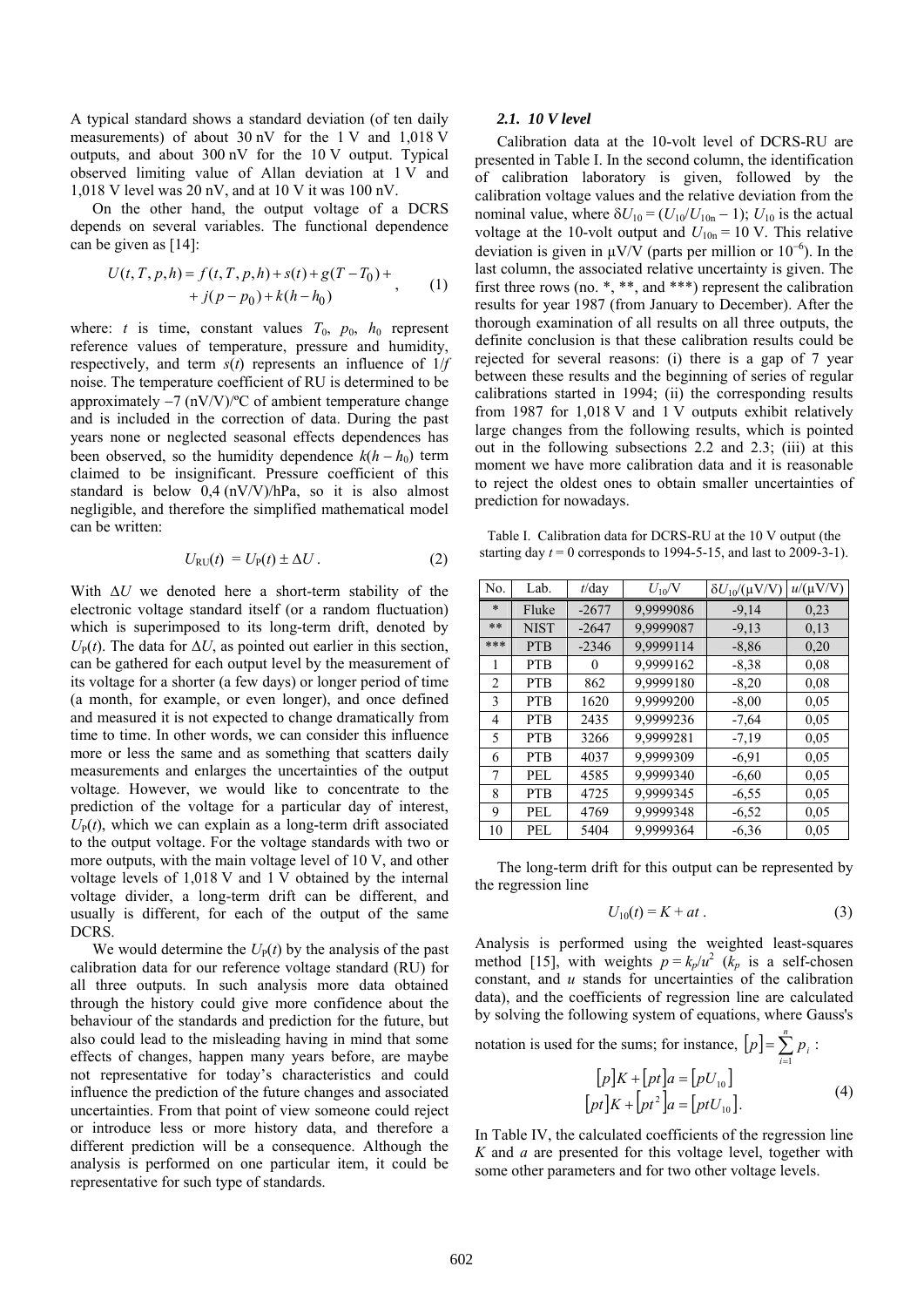The standard deviation of a data from the regression line, the so called parameter *m*, is calculated with the following expression:

$$
m = \sqrt{\frac{pvv}{n - z}} \quad , \tag{5}
$$

where *v* is the difference between the calibration value and the regression value for a particular  $t$ ,  $n$  is the number of data and *z* is the number of unknowns. The sum [*pvv*] can be also noted in the form  $[pv^2]$ , which is mathematically equal, but the first manner is more common.

It is not of interest only to calculate the predicted value of voltage, but also the associated uncertainty of such prediction. Therefore, for the regression line, the uncertainty of the predicted voltages (marked generally  $u_p$ ) for a particular date  $(t<sub>P</sub>)$ , according to the regression function, can be calculated as follows:

$$
u_{\rm P} = m \sqrt{\frac{1}{[p]}\left(1 + \frac{(t_{\rm P}[p] - [pt])^2}{[p]p t^2\right] - [pt]^2}\right)}.
$$
 (6)

In Fig. 1, the calibration data and the calculated regression line for the 10-volt level are presented. The predicted voltage is calculated for September 11, 2009  $(t_P = 5598$ days), and the same data are also given in Table IV in subsection 2.4.



Fig. 1. Calibration data, associated uncertainties and the regression line for DCRS-RU at the 10-volt level (the starting day corresponds to May 15, 1994).

The overview of the calibration data and calculated parameters show that the long-term drift (i.e. coefficient *a*) is equal to 1,55  $\mu$ V/year, and an uncertainty  $u_p = 0.42 \mu$ V is associated to September 11, 2009. These results show that standard RU exhibit very small drift on this level, and that the prediction of its output value can be calculated with very small uncertainty.

One interesting point could be further rejection of the data. Thus, we can reject first data (no. 1 in Table I) and repeat the calculation for the set of data no. 2 to no. 10, after that reject first two data (no. 1 and no. 2) and repeat the calculation for the set of data no. 3 to no. 10, etc. Calculation of  $u_p$  for such restricted sets of data is presented in Fig. 2, where index *k* shows which data are introduced into the calculation. One has to have in mind that for the calculation of parameter *m*, the number of data *n* must be at least larger by one from the number of unknowns *z*, which in this case for  $z = 2$  means  $n \ge 3$ . The smallest uncertainty  $u_p$  is obtainable using the set of data from no. 8 to no. 10, or in other words, when all history data except the latest three are rejected. There is no doubt that this approach would lead to the smallest uncertainty of prediction, but it is also more sensitive to the addition of new calibration data (i.e. the first next in the future). On the other hand, some attention has to be paid to the other voltage levels, and prior to rejection of the data one should takes into account that it is reasonable that past calibration data should be valuable for all three

outputs, which means if we reject data for this level as "inappropriate" we should consider the rejection of the similar data (i.e. from the same time of calibration) for other voltage levels.

Distribution of calculated parameters  $u_p$  and dependency on history measurement interval of interest can be evaluated using Fig. 2, where the just mentioned rejection of data and calculation is used.



Fig. 2. Distribution of calculated uncertainties  $u_p$  of DCRS-RU at the 10-volt level (the index *k* shows which data are introduced in the analysis, and corresponds to the no. in Table I).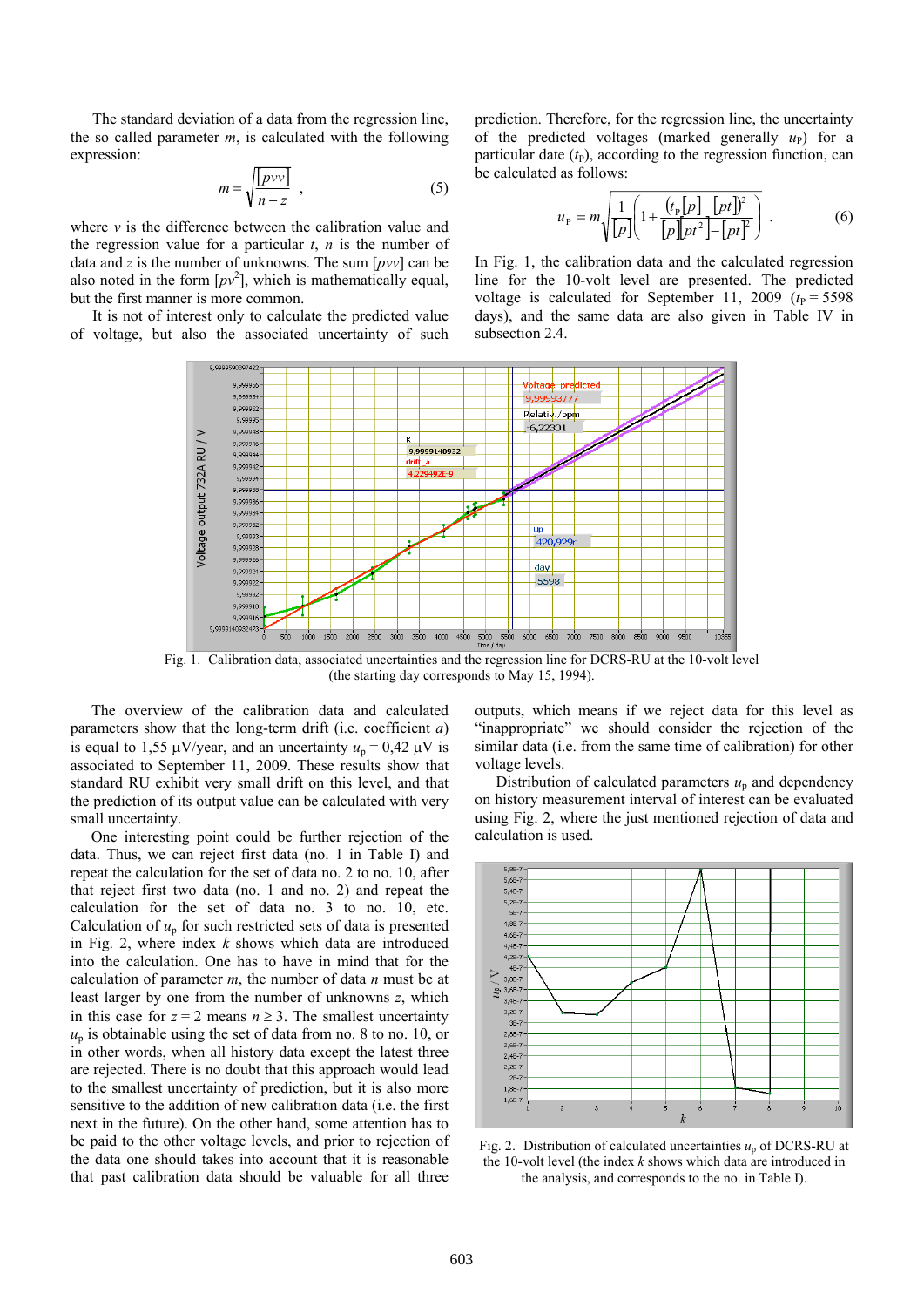# *2.2. 1,018 V level*

Calibration data for DCRS-RU at this level are presented in Table II, where the columns have the same meaning as described before. In the fifth column, the absolute deviations from nominal values are given  $(\Delta U_{1018} = U_{1018} - 1,018 \text{ V};$  $U_{1018}$  is the actual voltage at the 1,018-volt output), while the uncertainties are given in the last column. The first two rows (no. \* and \*\*) represent the calibration results from year 1987 (with the starting day February 14). As explained in the previous subsection, after the thorough examination of all results on all three outputs, the definite conclusion is that these calibration results could be rejected for the mentioned reasons.

Table II. Calibration data for DCRS-RU at the 1,018 V output (the starting day  $t = 0$  corresponds to 1994-5-15, and last to 2009-3-1).

| No.          | Lab.        | $t$ /day | $U_{1018}/V$ | $\Delta U_{1018}/\mu\mathrm{V}$ | $u/\mu V$ |
|--------------|-------------|----------|--------------|---------------------------------|-----------|
| $\ast$       | <b>NIST</b> | $-2647$  | 1,01798738   | $-12,62$                        | 0,13      |
| $***$        | <b>PTB</b>  | $-2346$  | 1,01798388   | $-16,12$                        | 0,20      |
| 1            | <b>PTB</b>  | $_{0}$   | 1,01796909   | $-30.91$                        | 0,06      |
| 2            | <b>PTB</b>  | 864      | 1,01796617   | $-33,83$                        | 0,06      |
| $\mathbf{3}$ | <b>PTB</b>  | 1620     | 1,01796438   | $-35,62$                        | 0,10      |
| 4            | <b>PTB</b>  | 2434     | 1,01796301   | $-36.99$                        | 0,10      |
| 5.           | <b>PTB</b>  | 3258     | 1,01796224   | $-37,76$                        | 0,10      |
| 6            | <b>PTB</b>  | 4038     | 1,01796145   | $-38.55$                        | 0,10      |
| 7            | <b>PTB</b>  | 4725     | 1,01796125   | $-38,75$                        | 0,10      |
| 8            | PEL.        | 4768     | 1,01796118   | $-38,82$                        | 0,10      |
| 9            | PEL.        | 5404     | 1,01796067   | $-39.33$                        | 0,10      |

In Fig. 3, the calibration data and the calculated regression line for the 1,018-volt level are presented. It is immediately clear that the regression line does not fit the data correctly. If we calculate the uncertainty  $u_p$  in the same way like we did for 10-volt level, for the same particular day and using this regression line, we will obtained the data pointed out in Fig. 4. It is obvious that the uncertainty  $u_p$ will be smaller with the rejection of more data, and the smallest value is calculated for the last three results, but the predicted value of voltage is not in accordance with the latest calibration data (Fig. 3).



Fig. 4. Distribution of calculated uncertainties  $u_p$  of DCRS-RU at the 1,018-volt level (the index *k* shows which data are rejected in the analysis, and corresponds to the no. in Table II).

This confirms that the regression line is inappropriate curve for this voltage level. Therefore for the further analysis, instead of regression line, the weighted 3<sup>rd</sup> order polynomial is considered:

$$
U_{1018}(t) = K + at + bt^2 + ct^3,
$$
 (7)

and to calculate the unknowns *K*, *a*, *b* and *c*, the following system of equations needs to be solved:

$$
[p] K + [pt] a + [pt^2] b + [pt^3] c = [pU_{1018}]
$$
  
\n
$$
[pt] K + [pt^2] a + [pt^3] b + [pt^4] c = [ptU_{1018}]
$$
  
\n
$$
[pt^2] K + [pt^3] a + [pt^4] b + [pt^5] c = [pt^2U_{1018}]
$$
  
\n
$$
[pt^3] K + [pt^4] a + [pt^5] b + [pt^6] c = [pt^3U_{1018}]
$$
 (8)

As well as for the system (4), the Gauss's notation is used for the sums, and *p* stands for the particular weights. This system can be expressed in the matrix form as  $Nx = n$ , where  $N$  is the matrix of coefficients of normal equations (sums on the left sides), *x* is the vector of unknowns and *n* is the vector of absolute members (sums on the right sides).



Fig. 3. Calibration data, associated uncertainties and the regression line for DCRS-RU at the 1,018-volt level (the starting day corresponds to May 15, 1994).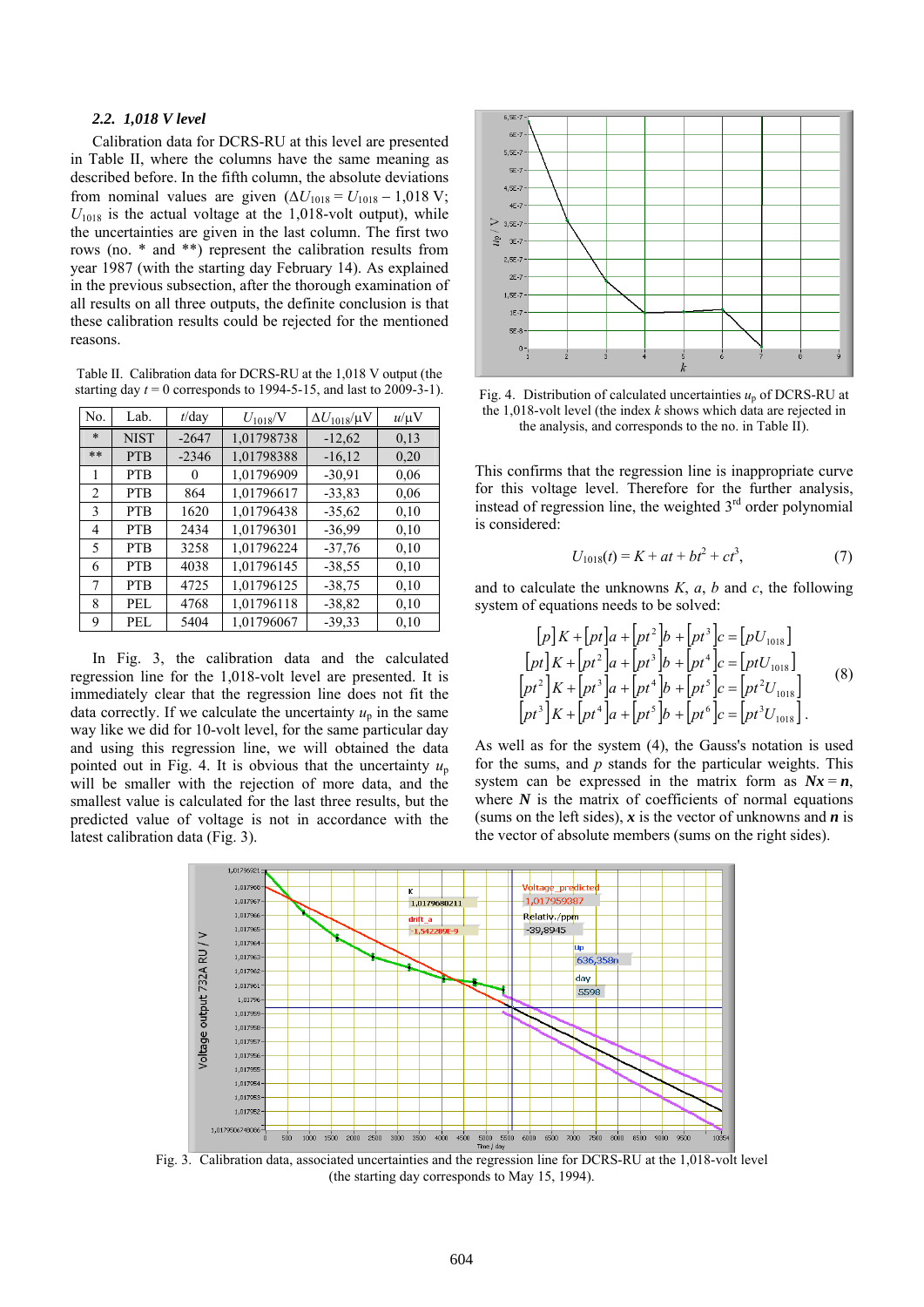For the calculation of uncertainty of the predicted voltage on a particular day, the matrix of weight coefficients *Q*, which is the inverse matrix of *N*, i.e.  $Q = N^{-1}$ , is the most important. According to the least-squares theory, the uncertainties are calculated using the following equation:

$$
u_{P} = m \cdot [Q_{11} + 2t_{P}Q_{12} + t_{P}^{2}(2Q_{13} + Q_{22}) + 2t_{P}^{3}(Q_{14} + Q_{23}) + + t_{P}^{4}(2Q_{24} + Q_{33}) + 2t_{P}^{5}Q_{34} + t_{P}^{6}Q_{44}]^{1/2},
$$
 (9)

where  $Q_{11}$ ,  $Q_{12}$ , ...,  $Q_{44}$  are the elements of matrix  $Q$ , and *m* is calculated by (5) (having in mind that in this case  $z = 4$ ). In other words, if we want to implement weighted  $3<sup>rd</sup>$  order polynomial for the best approximation of the long-term drift of DCRS, we will need at least 5 calibration data for the analysis.

The calculated unknowns, as well as the predicted voltage value and its uncertainty for September 11, 2009, are also given in Table IV.

# *2.3. 1 V level*

The calibration data for DCRS-RU at the 1-volt level are presented in Table III, where all columns have the same meaning as described for the previous tables. An exception is the fifth column, where deviations from the nominal value are given  $(\Delta U_1 = U_1 - 1 \text{ V}; U_1 \text{ is the output voltage}).$ 

Table III. Calibration data for DCRS-RU at the 1 V output (the starting day  $t = 0$  corresponds to 1994-5-15, and last to 2009-3-1).

| No.    | Lab.        | $t$ /day | $U_1/V$    | $\Delta U_1/\mu V$ | $u/\mu V$ |
|--------|-------------|----------|------------|--------------------|-----------|
| $\ast$ | <b>NIST</b> | $-2647$  | 0,99998925 | $-10,75$           | 0,13      |
| **     | <b>PTB</b>  | $-2346$  | 0,99998945 | $-10,55$           | 0,20      |
| 1      | <b>PTB</b>  | $^{()}$  | 0,99998791 | $-12,09$           | 0.06      |
| 2      | <b>PTB</b>  | 864      | 0,99998807 | $-11,93$           | 0.06      |
| 3      | <b>PTB</b>  | 1620     | 0,99998806 | $-11,94$           | 0,10      |
| 4      | <b>PTB</b>  | 2433     | 0,99998839 | $-11,61$           | 0,10      |
| 5      | <b>PTB</b>  | 3258     | 0,99998873 | $-11,27$           | 0,10      |
| 6      | <b>PTB</b>  | 4036     | 0,99998888 | $-11,12$           | 0,10      |
| 7      | PEL.        | 4586     | 0,99998927 | $-10,73$           | 0,10      |
| 8      | <b>PTB</b>  | 4724     | 0,99998931 | $-10,69$           | 0,10      |
| 9      | PEL         | 4768     | 0,99998929 | $-10,71$           | 0,10      |
| 10     | PEL.        | 5404     | 0,99998938 | $-10,62$           | 0.10      |



Fig. 5. Distribution of calculated uncertainties *u*p, of DCRS-RU at the 1-volt level ( $t = 0$  corresponds to May 15, 1994).

The first two rows of Table III (no. \* and \*\*) represent the calibration results from year 1987 (with the starting day February 14), and all calibration data are given in Fig 5. The change of the output voltage at this level exhibits rise from starting point  $t = 0$ , while the previous behaviour shows drop of the output voltage. From the data pointed in Fig. 2 it is obvious that the regression line does not match the whole set of data (it is better to say it is completely out of range for the future prediction of voltage), and to cover all data some other models should be considered. However, as explained before, the time interval between the last calibration in 1987 and following in 1994 is seven years, and the need to use reasonable modelling for long-term drift (or as simple as possible) leads to the conclusion that these first two data should be rejected for further analysis, having also in mind that this is appropriate for two other voltage levels as well.

Thus, the calibration data for 1-volt output are approximated with the regression line

$$
U_1(t) = K + at \t{,} \t(10)
$$

and the analysis was done in the same way as it was for 10 volt level, but of course using the corresponding data at this level. This also means that the uncertainty  $u_{\rm P}$  of the predicted voltage is calculated for a particular date  $t_P$ (September 11, 2009) using (6), and all results are presented in Table IV.

Furthermore, considering the rejection of data we can perform the same calculation of dependence of uncertainty  $u_p$  on the truncation of the past calibration data, in the same way like we did for 10-volt level. The results are given in Fig. 6, and are very similar to those presented in Fig. 2. The smallest uncertainty  $u_p$  is obtainable using the set of data from no. 7 to no. 10, or in other words, when all history data except the latest four are rejected. For this case it would lead to the lower  $u_{\rm P}$ , but basically the rejection of data is just in opposite to have as much information about the particular standard as is possible, and the more history data give more confidence in the expected future changes. Therefore, the smaller  $u<sub>P</sub>$  is not utmost condition to be fulfilled, because by taking into account more data some sort of "averaging" is implemented into the calculation.



Fig. 6. Distribution of calculated uncertainties  $u_p$  of DCRS-RU at the 1-volt level (the index *k* shows which data are introduced in the analysis, and corresponds to the no. in Table III).